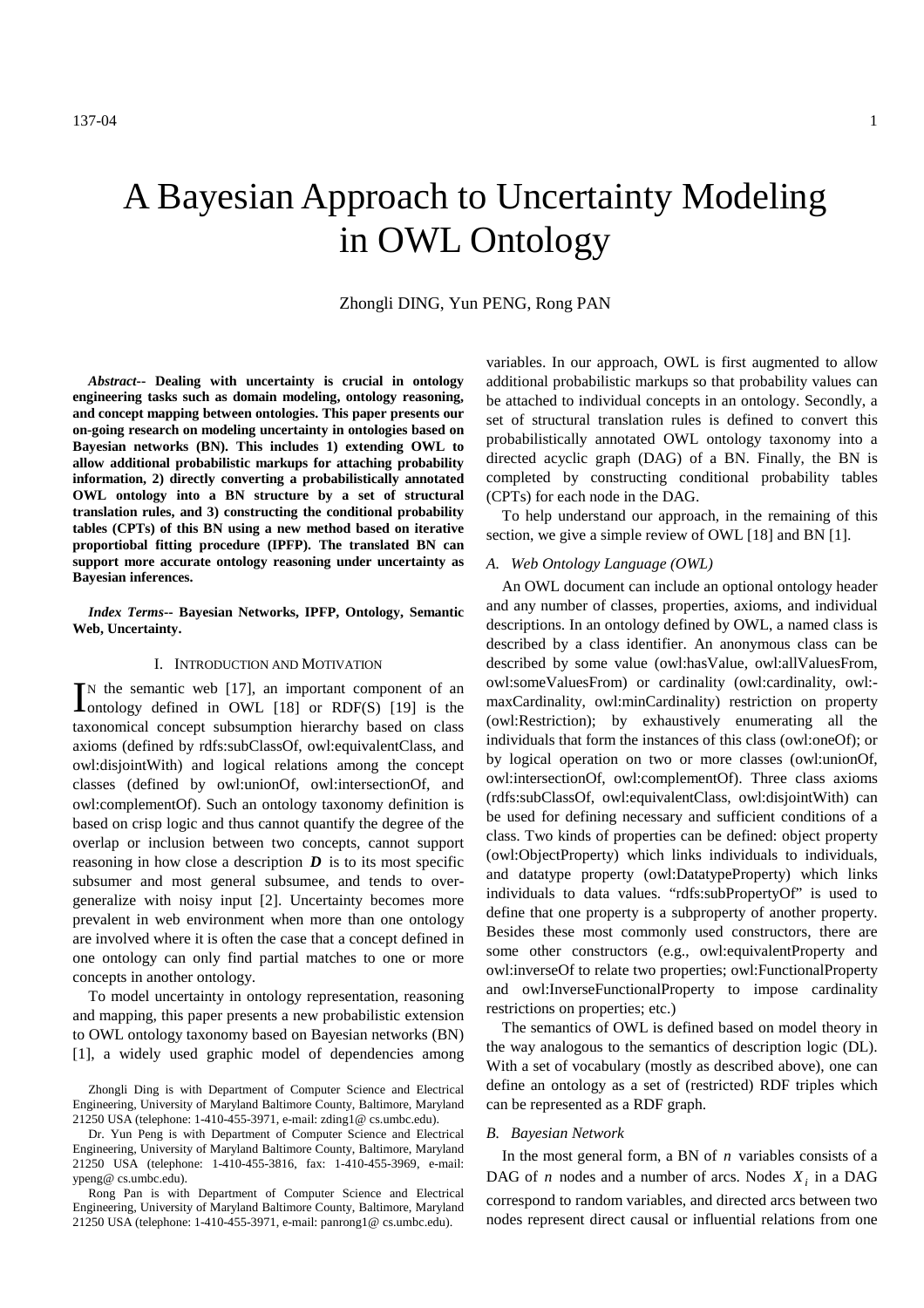variable to the other. The uncertainty of the causal relationship is represented locally by the CPT  $P(X_i | \pi_i)$  associated with each node  $X_i$ , where  $\pi_i$  is the parent set of  $X_i$ . Under a conditional independence assumption, the joint probability distribution of  $X = (X_1, ..., X_n)$  can be factored out as a product of the CPTs in the network (named "the chain rule of BN"):  $P(X = x) = \prod_{i=1}^{n} P(x_i | \pi_i)$ . With the joint probability distribution, BN supports, at least in theory, any probabilistic inference in the joint space.

Besides the power of probabilistic reasoning provided by BN itself, we are attracted to BN in this work also by the structural similarity between the DAG of a BN and the RDF graph of OWL ontology: both of them are directed graphs, and direct correspondence exists between many nodes and arcs in the two graphs. In this work, we only consider ontology taxonomy which uses only constructors for the terminology part of DL. Constructors related to properties, individuals, and datatypes will be considered in the future.

The rest of this paper is organized as follows: Section II extends OWL for encoding probabilities into ontology; Section III presents a set of rules that are used to translate OWL ontology into DAG of BN; Section IV develops a method to construct CPTs for each node in the DAG; Section V briefly discusses how ontology reasoning may be performed over this translated BN. The paper concludes in Section VI with discussions of related work and directions for future research.

#### II. ENCODING PROBABILITIES IN ONTOLOGY

The model-theoretic semantics of OWL [18] treats the domain as a non-empty collection of individuals. If classes *A* and *B* represent two concepts, we treat them as random binary variables and interpret  $P(A = a)$  as the prior probability or one's belief that an arbitrary individual belongs to class *A*, and  $P(a | b)$  as the conditional probability that an individual of class *B* also belongs to class *A* . Similarly, we can interpret  $P(\overline{a})$ ,  $P(\overline{a} | b)$ ,  $P(a|\overline{b})$ , and  $P(\overline{a} | \overline{b})$  with the negation interpreted as "not belonging to". These two types of probabilities (prior or conditional) correspond naturally to classes and relations in an ontology, and are most likely to be available to ontology designers. Currently, our translation framework can encode two types of probabilistic information into the original ontology: for a concept class *C* and its parent superconcept class set  $\pi_c$ 

- (1) Prior or marginal probability  $P(C)$ ;
- (2) Conditional probability  $P(C | O_C)$  where  $O_C \subseteq \pi_C$ ,  $\pi_C \neq \emptyset$ ,  $O_C \neq \emptyset$ .

To add such uncertainty information into an existing ontology, we treat a probability as a kind of resource, and define two OWL classes: "PriorProb", "CondProb". A probability with the form  $P(C)$  is defined as an instance of class "PriorProb", which has two mandatory properties:

"hasVarible" and "hasProbValue". A probability with the form  $P(C | O_C)$  is defined as an instance of class "CondProb" with three mandatory properties: "hasCondition" (at least one), "hasVariable", and "hasProbValue". The range of properties "hasCondition" and "hasVariable" is a defined class named "Variable", which has two mandatory properties: "hasClass" and "hasState". "hasClass" points to the concept class this probability is about and "hasState" gives the "True" (belong to) or "False" (not belong to) state of this probability.

For example,  $P(c) = 0.8$ , the prior probability that an arbitrary individual belongs to class *C* , can be expressed as follows:

```
<Variable rdf:ID="c"> 
  <hasClass>C</hasClass>
  <hasState>True</hasState>
</Variable>
<PriorProb rdf:ID="P(c)">
  <hasVariable>c</hasVariable>
  <hasProbValue>0.8</hasProbValue>
</PriorProb>
```
and  $P(c | p1, p2, p3) = 0.8$ , the conditional probability that an individual of the intersection class of *P*1 , *P*2 , and *P*3 also belongs to class *C* , can be expressed as follows:

```
<Variable rdf:ID="c"> 
  <hasClass>C</hasClass>
  <hasState>True</hasState>
</Variable> 
<Variable rdf:ID="p1"> 
  <hasClass>P1</hasClass>
  <hasState>True</hasState>
</Variable>
<Variable rdf:ID="p2"> 
  <hasClass>P2</hasClass>
  <hasState>True</hasState>
</Variable>
<Variable rdf:ID="p3"> 
  <hasClass>P3</hasClass>
  <hasState>True</hasState>
</Variable>
<CondProb rdf:ID="P(c|p1, p2, p3)"> 
  <hasCondition>p1</hasCondition> 
  <hasCondition>p2</hasCondition> 
  <hasCondition>p3</hasCondition> 
  <hasVariable>c</hasVariable> 
  <hasProbValue>0.8</hasProbValue>
```

```
</CondProb>
```
For simplicity we did not consider the namespaces in above examples. For a complete definition of probabilistic markups, please refer to: http://www.csee.umbc.edu/~zding1/owl/prob.owl.

#### III. STRUCTURAL TRANSLATION

The ontology augmented with probability values as described in Section II will still be an OWL file. It can be translated into a BN by first forming a DAG following a set of rules. The general principle underlying these rules is that all classes (specified as "subjects" and "objects" in RDF triples of the OWL file) are translated into nodes in BN, and an arc is drawn between two nodes in BN if the corresponding two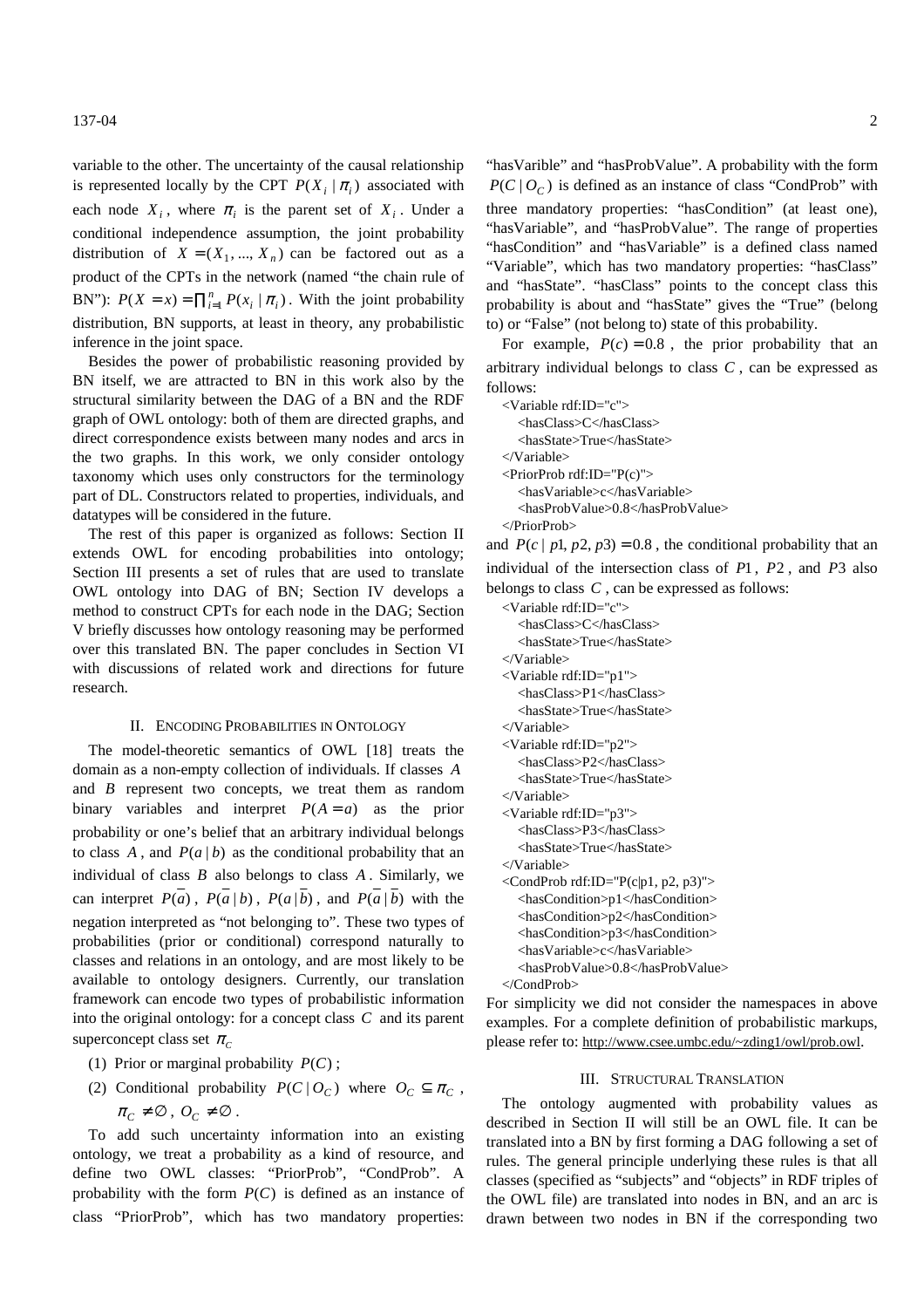#### 137-04 3

classes are related by a "predicate" in the OWL file, with the direction from the superclass to the subclass if it can be determined. Control nodes are created during the translation to facilitate modeling relations among class nodes that are related by OWL logical operator. These structural translation rules are summarized as follows:

(1) Every primitive or defined concept class *C* , is mapped into a two-state (either "True" or "False") variable node in the translated BN, *C* is in "True" state when an instance *c* belongs to it;

(2) There is a directed arc from a parent superclass node to a subclass node, for example, a concept class *C* defined with superconcept classes  $C_i$  ( $i = 1, ..., n$ ) by "rdfs:subClassOf" is mapped into a subnet in the translated BN with one converging connection (Fig.1) from each  $C_i$  to  $C$ ;



Fig.1. – "rdfs:subClassOf"

(3) A concept class *C* defined by set intersection operation (owl:intersectionOf) of concept classes  $C_i$  ( $i = 1, ..., n$ ) is mapped into a subnet (Fig.2) in the translated BN with one converging connection from each  $C_i$  to  $C$ , and one converging connection from  $C$  and each  $C_i$  to a control node called "Bridge\_Intersection";



Fig.2. – "owl:intersectionOf"

(4) A concept class *C* defined by set union operation (owl:unionOf) of concept classes  $C_i$  ( $i = 1, ..., n$ ) is mapped into a subnet (Fig.3) in the translated BN with one converging connection from  $C$  to each  $C_i$ , and one converging connection from  $C$  and each  $C_i$  to a control node called "Bridge\_Union";



Fig.3. – "owl:unionOf"



Fig.4. – "owl:complementOf, owl:equivalentClass, owl:disjointWith"

(5) If two concept classes  $C_1$  and  $C_2$  are related by complement (owl:complementOf), equivalent (owl:equivalent-Class), or disjoint (owl:disjointWith) relation, then a control node (named "Bridge\_Complement", "Bridge\_Equivalent", "Bridge\_Disjoint" respectively, as in Fig.4) is added to the translated BN, and there are directed links from  $C_1$  and  $C_2$  to this node.

Based on rule (1) to (5), the translated BN contains two kinds of nodes: regular nodes for concept classes and control nodes which bridging nodes that are associated by logical relations. The CPT of a control node will be set in a way such that when the state of this control node is set to "True", the corresponding logical relation among its parent concept class nodes will be held (see Subsection IV.A for more details). By using control nodes, the logical relations are separated from the "rdfs:subClassOf" relation, so the in-arcs to a regular node *C* will only come from its parent superclass nodes, which makes *C* 's CPT smaller and easier to construct, compared to our old method in [2]. In the translated BN, all the arcs are directed based on OWL statements, two concept class nodes without any defined or derived relations are d-separated with each other, and two implicitly dependent concept class nodes are d-connected with each other but there is no arc between them.

# IV. CONSTRUCTING CPTS

Once we had the network structured, the last step to complete the translation is to assign a conditional probability table (CPT)  $P(C | \pi_C)$  to each variable node *C* in the structure, where  $\pi_C$  is the set of all parent nodes of *C*. From structural translation we know that all nodes *X* in the translated BN can be partitioned into two subsets: regular nodes *X <sup>R</sup>* which denote concept classes, and control nodes *X <sup>C</sup>* for bridging nodes that are associated by logical relations. For a regular node  $C \in X_R$ , as described in Section II, we have prior probability  $P(C)$  attached to it if it does not have any parent nodes; or conditional probability  $P(C | O<sub>C</sub>)$ attached to it if its parent set  $\pi_C \neq \emptyset$  and  $O_C \subseteq \pi_C$ . Details about how to construct CPTs for regular nodes in  $X_R$  based on attached probabilistic information in the probabilistically annotated ontology will be given later in Subsection C. Here we deal with CPTs for the control nodes in  $X_C$  first.

#### *A. CPTs for Control Nodes*

Based on the structural translation rules, there are five types of control nodes corresponding to the five logic operators in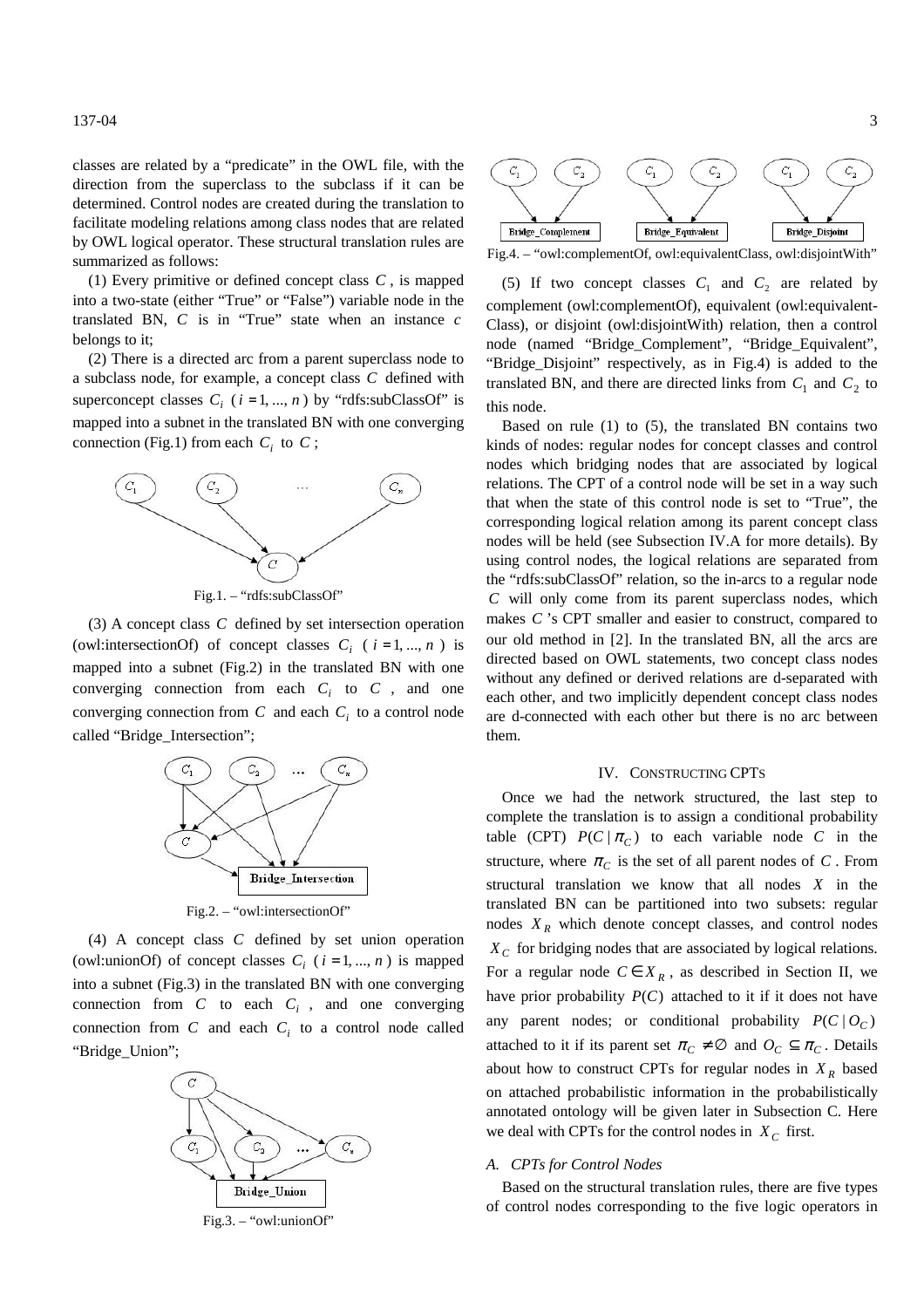137-04 4

OWL. They are "Bridge\_Complement", "Bridge\_Disjoint", "Bridge\_Equivalent", "Bridge\_Intersection", "Bridge\_Union". Their CPTs are determined by the logical relation among its parent concept class nodes, which are specified next.

(1) Bridge\_Complement (Table 1): When its state is set to "True",  $C_1$  and  $C_2$  are complement of each other;

| C <sub>1</sub> | C2    | <b>True</b> | False  |
|----------------|-------|-------------|--------|
| True           | True  | 0.000       | 100.00 |
| True           | False | 100.00      | 0.000  |
| False          | True  | 100.00      | 0.000  |
| False          | False | 0.000       | 100.00 |

(2) Bridge\_Disjoint (Table 2): When its state is set to "True",  $C_1$  and  $C_2$  are disjoint with each other;

Table 2 – CPT of Bridge\_Disjoint

| C <sub>1</sub> | C2    | True   | False  |
|----------------|-------|--------|--------|
| True           | True  | 0.000  | 100.00 |
| <b>True</b>    | False | 100.00 | 0.000  |
| False          | True  | 100.00 | 0.000  |
| False          | False | 100.00 | 0.000  |

 (3) Bridge\_Equivalent (Table 3): When its state is set to "True",  $C_1$  and  $C_2$  are equivalent with each other;

Table 3 – CPT of Bridge\_Equivalent

| C1    | C <sub>2</sub> | True   | False  |
|-------|----------------|--------|--------|
| True  | True           | 100.00 | 0.000  |
| True  | False          | 0.000  | 100.00 |
| False | True           | 0.000  | 100.00 |
| False | False          | 100.00 | 0.000  |

 (4) Bridge\_Intersection (Table 4): When its state is set to "True", *C* is the intersection of  $C_1$  and  $C_2$ ;

| C1    | C <sub>2</sub> | C     | <b>True</b> | False  |
|-------|----------------|-------|-------------|--------|
| True  | True           | True  | 100.00      | 0.000  |
| True  | True           | False | 0.000       | 100.00 |
| True  | False          | True  | 0.000       | 100.00 |
| True  | False          | False | 100.00      | 0.000  |
| False | True           | True  | 0.000       | 100.00 |
| False | True           | False | 100.00      | 0.000  |
| False | False          | True  | 0.000       | 100.00 |
| False | False          | False | 100.00      | 0.000  |

Table 4 – Bridge\_Intersection

In a more general case, if a concept class *C* is the intersection of  $n > 2$  concept classes then the  $2^{n+1}$  entries in the CPT of "Bridge\_Intersection" can be obtained analogously.

(5) Bridge\_Union (Table 5): When its state is set to "True", *C* is the union of  $C_1$  and  $C_2$ ;

Table 5 – Bridge\_Union

| C1    | C <sub>2</sub> | C     | <b>True</b> | False  |
|-------|----------------|-------|-------------|--------|
| True  | True           | True  | 100.00      | 0.000  |
| True  | True           | False | 0.000       | 100.00 |
| True  | False          | True  | 100.00      | 0.000  |
| True  | False          | False | 0.000       | 100.00 |
| False | True           | True  | 100.00      | 0.000  |
| False | True           | False | 0.000       | 100.00 |
| False | False          | True  | 0.000       | 100.00 |
| False | False          | False | 100.00      | 0.000  |

In a more general case, if a concept class *C* is the union of

 $n > 2$  concept classes then the  $2^{n+1}$  entries in the CPT of "Bridge\_Union" can be obtained analogously.

When the CPTs for control nodes are properly determined as above, if we set the states of all the control nodes to "True", the logical relations defined in the original ontology will be held in the translated BN, which is thus consistent with the OWL semantics. We denote this situation that all the control nodes in the translated BN are in "True" state as *CT* .

The remaining issue is to construct CPTs for the regular nodes in  $X_R$  so that  $P(X_R | CT)$ , the joint probability distribution of all regular nodes in the subspace of *CT* , is consistent with all the given prior and conditional probabilities attached to the nodes in  $X_R$ . This issue is difficult because 1) the product of CPTs of all variables gives the joint distribution in the general space, not the subspace of *CT* (the dependencies changes when going from the general space to the subspace of *CT* ); and 2) the probabilistic information encoded is in the form of prior probability ( $P(C)$ ) and conditional probability ( $P(C | O_C)$ ,  $\pi_C \neq \emptyset$ ,  $O_C \subseteq \pi_C$ ), not directly in the form of CPT (*C* may have other parent nodes in addition to  $O_C$ ).

To address these issues, we developed an algorithm to approximate these CPTs for  $X_R$  based on the "iterative" proportional fitting procedure" (IPFP) [3]-[8], a well-known mathematical procedure that modifies a given distribution to meet a set of constraints while minimizing *I-divergence* (Kullback-Leibler distance) to the original distribution.

#### *B. Brief Introduction to IPFP*

In this subsection we give a brief introduction to the iterative proportional fitting procedure (IPFP), which was first published by [3] in 1937, and in [4] it was proposed as a procedure to estimate cell frequencies in contingency tables under some marginal constraints. In 1975, I. Csiszar [5] provided an IPFP convergence proof based on *I-divergence* geometry. J. Vomlel rewrote a discrete version of this proof in his PhD thesis [6] in 1999. IPFP was extended in [7], [8] as conditional iterative proportional fitting procedure (CIPF-P) to also take conditional distributions as constraints, and the convergence was established for the finite discrete case.

We give definitions of *I-divergence* and *I-projection* first before going into the details of IPFP. In our context, all random variables are finite and all probability distributions are discrete.

#### **Definition 3.1 (***I-divergence***)**

Let **P** be a set of probability distributions, and for  $P, Q \in \mathbf{P}$ ,

*I-divergence* (also known as *Kullback-Leibler divergence* or *Cross-entropy*, which is often used as a distance measure between two probability distributions) is defined as:

$$
I(P \parallel Q) = \begin{cases} \sum_{x \in X, P(x) > 0} P(x) \log \frac{P(x)}{Q(x)} & \text{if } P \ll Q\\ +\infty & \text{if } P \ll Q \end{cases}
$$
(1)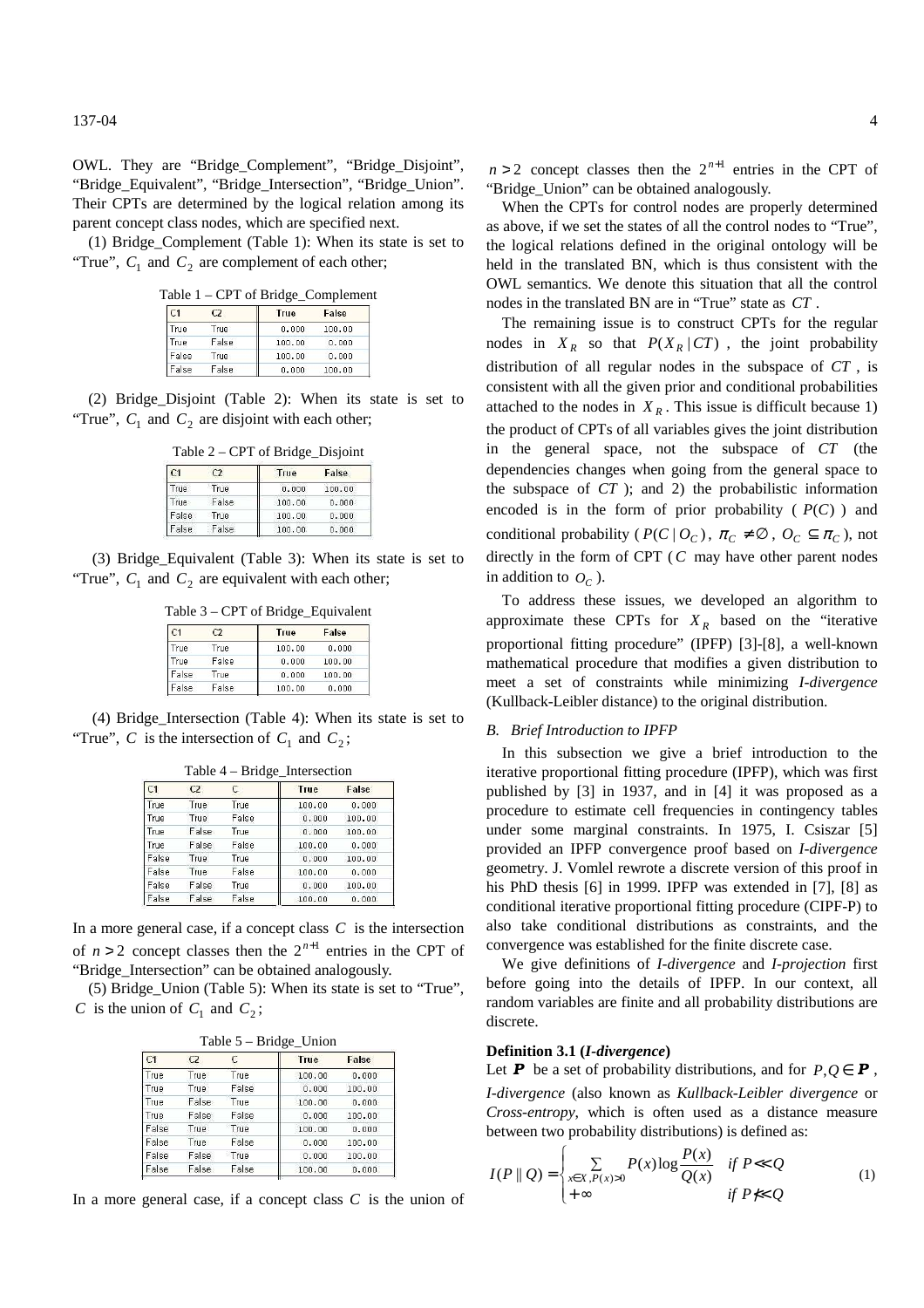$137-04$  5

Here  $P \ll Q$  means *P* is dominated by *Q*, i.e. { $x \in X$  |  $P(x) > 0$ } ⊂ {  $y \in X$  |  $Q(y) > 0$ } where  $x$  (or  $y$ ) is an assignment of  $X$ , or equivalently: {*y* ∈ *X* |  $Q(y) = 0$ } ⊆ {*x* ∈ *X* |  $P(x) = 0$ }

since a probability value is always non-negative. The dominance condition in (1) guarantees division by zero will not occur because whenever the denominator  $Q(x)$  is zero, the numerator  $P(x)$  will be zero. Note that *I-divergence* is zero if and only if *P* and *Q* are identical and *I-divergence* is nonsymmetric.

### **Definition 3.2 (***I-projection***)**

The *I<sub>1</sub>*-projection of a probability distribution  $O \in \mathbf{P}$  on a set of probability distributions  $\varepsilon$  is a unique probability distribution  $P \in \mathcal{E}$  such that the *I-divergence* " $I(P \| Q)$ " is minimal among all probability distributions in  $\epsilon$ . Similarly, the *I*<sub>2</sub>*-projections* of *Q* on  $\varepsilon$  are probability distributions in  $\epsilon$  that minimize the *I-divergence* "  $I(Q|| P)$  " and *I*<sub>2</sub>*projection* is not generally unique.

If  $\varepsilon$  is a given set of probability distributions that satisfies all given constraints, the *I<sub>1</sub>*-projection  $P \in \mathbf{\varepsilon}$  of *Q* is a distribution that has the minimum distance from *Q* among all those in  $\boldsymbol{\varepsilon}$  [6].

#### **Definition 3.3 (IPFP)**

Let  $X = \{X_1, X_2, ..., X_n\}$  be a space of discrete random variables, given a consistent set of *m* marginal probability distributions  $\{R(S_i)\}$  where  $X \supseteq S_i \neq \emptyset$  and an initial probability distribution  $Q_{(0)} \in \mathbf{P}$ , iterative proportional fitting procedure (IPFP) is a procedure for determining a joint distribution  $P(X) = P(X_1, X_2, ..., X_n) \ll Q_{(0)}$  satisfying all constraints in  $\{R(S_i)\}$  by repeating the following computational process over *k* and  $i = ((k-1) \mod m) + 1$ :

$$
Q_{(k)}(X) = \begin{cases} 0 & \text{if } Q_{(k-1)}(S_i) = 0 \\ Q_{(k-1)}(X) \cdot \frac{R(S_i)}{Q_{(k-1)}(S_i)} & \text{if } Q_{(k-1)}(S_i) > 0 \end{cases}
$$
 (2)

This process iterates over distributions in  $\{R(S_i)\}\$ in cycle. It can be shown [6] that in each step  $k$ ,  $Q_{(k)}(X)$  is an *I<sub>1</sub>projection* of  $Q_{(k-1)}(X)$  that satisfies the constraint  $R(S_i)$ , and  $Q^* = \lim_{k \to \infty} Q_{(k)}$  is an *I<sub>1</sub>*-projection of  $Q_{(0)}$  satisfying all constraints, i.e.,  $Q^*$  converges to  $P(X) = P(X_1, X_2, ..., X_n)$ .

CIPF-P from [7], [8] is an extension of IPFP to allow constraints with the form of conditional probability distributions, i.e.  $R(S_i | L_i)$  where  $L_i \subseteq X$ . The procedure can be written as:

$$
Q_{(k)}(X) = \begin{cases} 0 & \text{if } Q_{(k-1)}(S_i \mid L_i) = 0 \\ Q_{(k-1)}(X) \cdot \frac{R(S_i \mid L_i)}{Q_{(k-1)}(S_i \mid L_i)} & \text{if } Q_{(k-1)}(S_i \mid L_i) > 0 \end{cases}
$$
(3)

CIPF-P has similar convergence result [8] as IPFP and (2) is in fact a special case of (3) with  $L_i = \emptyset$ .

# *C. Constructing CPT for Regular Nodes*

Let  $X = \{X_1, \ldots, X_n\}$  be the set of binary (i.e.  $X_i \in \{x_i, x_i\}$ ) variables in the translated BN,  $X_R$  the set of regular nodes, and *X<sup>C</sup>* the set of control nodes, as stated earlier in this section. The remaining issue is to construct CPTs  $Q(V_i | \pi_{V_i})$ for the regular nodes  $V_i$  in  $X_R$  so that  $Q(X_R | CT)$ , the joint probability distribution of  $X_R$  in the subspace of  $CT$ , is consistent with all the given prior and conditional probabilities. Again, we restrict the encoded probabilities to the two forms: (1) prior or marginal probability  $P(C)$  and (2) conditional probability  $P(C | O_C)$  where  $O_C \subseteq \pi_C$ ,  $\pi_C \neq \emptyset$ ,  $O_C \neq \emptyset$ , and each is attached to a node in  $X_R$ . This is a constraint satisfaction problem in the scope of IPFP. However, it would be very expensive in each iteration of (3) to compute the joint distribution  $Q_{(k)}(X)$  over all the variables and then decompose it into CPTs at the end. We provide a new algorithm (called **Decomposed-IPFP** or **D-IPFP** for short) to overcome this problem by utilizing the chain rules of BN [1].

Let  $P_{init}(X) = \prod_{X_i \in X} P_{init}(X_i | \pi_i)$  be the initial distribution of the translated BN where CPTs for control nodes in  $X_C$  are set properly as in Subsection A and CPTs for regular nodes in *X<sup>R</sup>* are set to some arbitrary values that are consistent with the semantics of the subclass relation between parent and child nodes. Let  $\{ R(V_i | L_i) \}$  be the set of *m* given prior  $(L_i = \emptyset)$  or conditional ( $\pi_{V_i} \supseteq L_i \neq \emptyset$ ) probability distributions associated with  $V_i \in X_R$ . The basic idea of our approach is: in each iteration step  $k$ , instead of computing a new joint probability distribution  $Q_{(k)}(X)$  over all the variables on one constraint in  $\{ R(V_i | L_i) \}$ , we compute a new CPT  $Q_{(k)}(V_i | \pi_{V_i})$ for node  $V_i$  over that constraint. The iteration process loops continuously over all  $R(V_i | L_i)$  until Q converges. D-IPFP is given below:

$$
Q_{(0)} = P_{init}(X) = \prod_{X_i \in X} P_{init}(X_i | \pi_i)
$$
  
\n
$$
Q_{(k)}(V_i | \pi_{V_i}) = Q_{(k-1)}(V_i | \pi_{V_i}) \cdot \frac{R(V_i | L_i)}{Q_{(k-1)}(V_i | L_i, CT)} \cdot \alpha_{k-1}(\pi_{V_i})
$$
 (4)

where  $=\frac{1}{\sum (Q_{(k-1)}(V_i \mid \pi_{V_i}))^2}$  $\sum_{V_i \in \{v_i, v_i\}} Q_{(k-1)}(V_i \mid \pi_{V_i}) \cdot R(V_i \mid L_i) / Q_{(k-1)}$  $\sum_{V_i \in \{v_i, v_j\}} (Q_{(k-1)}(V_i \mid \pi_{V_i}) \cdot R(V_i \mid L_i) / Q_{(k-1)}(V_i \mid L_i, CT))$  $(\pi_{V_1}) = \frac{1}{\sqrt{1 - \frac{1}{2} \cdot \frac{1}{2} \cdot \frac{1}{2} \cdot \frac{1}{2} \cdot \frac{1}{2} \cdot \frac{1}{2} \cdot \frac{1}{2} \cdot \frac{1}{2} \cdot \frac{1}{2} \cdot \frac{1}{2} \cdot \frac{1}{2} \cdot \frac{1}{2} \cdot \frac{1}{2} \cdot \frac{1}{2} \cdot \frac{1}{2} \cdot \frac{1}{2} \cdot \frac{1}{2} \cdot \frac{1}{2} \cdot \frac{1}{2} \cdot \frac{1}{2} \cdot \frac{1}{2} \cdot \frac{1}{2} \cdot \frac{1$  $i \in V_i, V_i$  $\sum_{i=1}^{i} (Q_{(k-1)}(V_i \mid \pi_{V_i}))$  $\alpha_{k-1}(\pi_{V_i}) = \frac{1}{V_i \in \{v_i, v_i\}} (Q_{(k-1)}(V_i \mid \pi_{V_i}) \cdot R(V_i \mid L_i) / Q_{(k-1)}(V_i \mid L_i, CT))$ 

is the normalization factor for each possible value assignment of  $\pi_{V_i}$  .

To guarantee the dominance of  $Q_{(0)}$ , we define  $Q_{(k)}(V_i | \pi_{V_i}) = 0$  if  $Q_{(k-1)}(V_i | L_i, CT) = 0$ . It can be shown that (Subsection D), if the ontology definition is consistent, given an consistent and complete input set  $\{R(V_i | L_i)\}\;$ , Q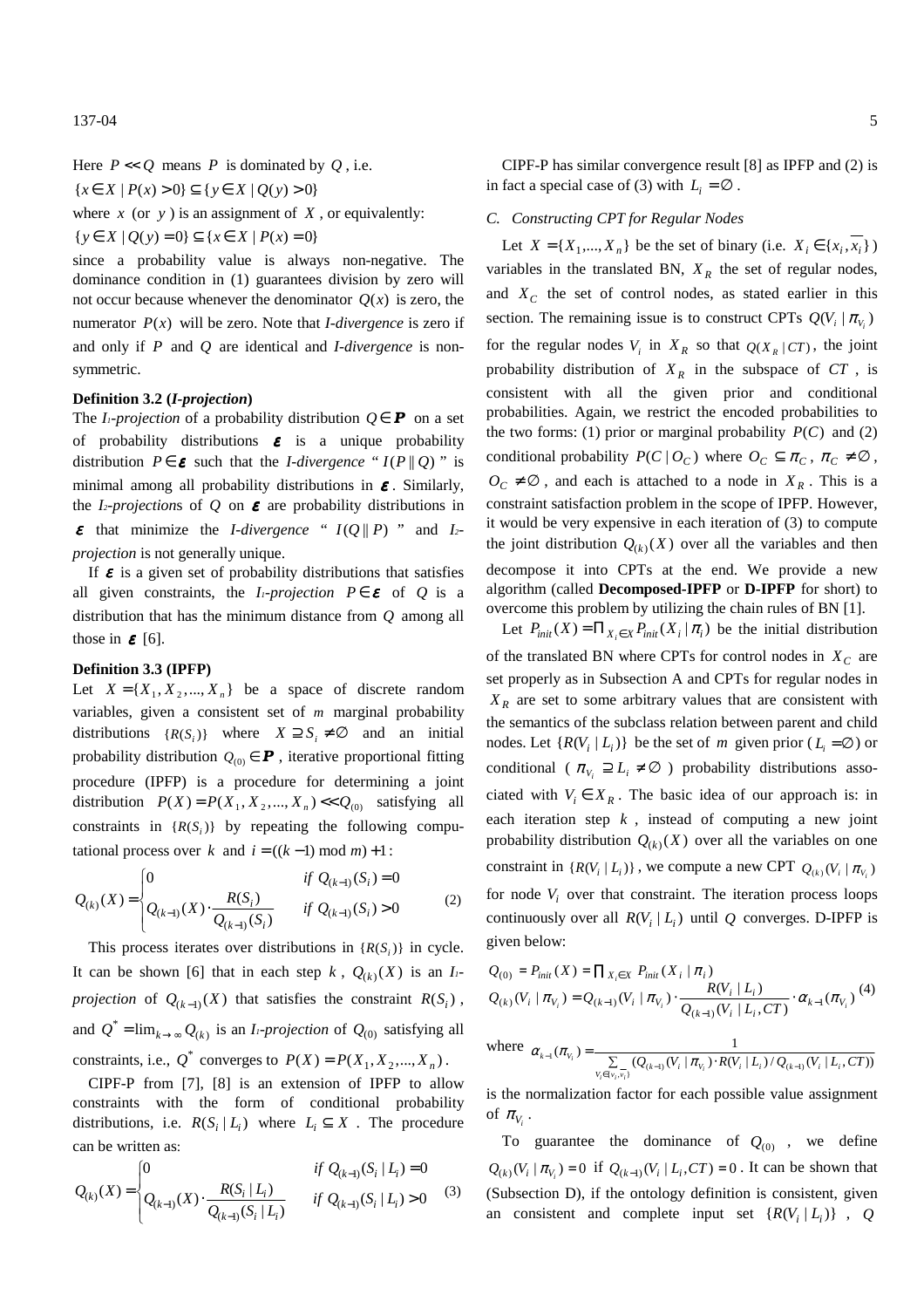converges to  $Q^*$  with  $Q^*(X_R | CT)$  an *I<sub>1</sub>*-projection of  $P_{init}(X_R | CT)$  over  $\{R(V_i | L_i)\}$  (i.e.  $Q^*(X_R | CT)$  has minimum Kullback-Leibler distance to  $P_{init}(X_R | CT)$  and  $\forall V_i \in X_R : Q^*(V_i | L_i, CT) = R(V_i | L_i).$ 

# *D. Convergence Proof of D-IPFP*

From previous subsections we have the set of all variables  $X = X_R \cup X_C$  with  $X_R \cap X_C = \emptyset$  and  $X_R \neq \emptyset$ , where  $X_R = \{V_1, ..., V_s\}$  denotes the set of binary (i.e.  $V_i \in \{v_i, v_i\}$  regular nodes,  $X_C = \{B_1, ..., B_t\}$  denotes the set of binary (i.e.  $B_i \in \{b_i, \overline{b_i}\}\)$  control nodes (if  $X_C \neq \emptyset$ ).

Probability constraints can be put in a general form of  $R(V_i | L_i)$  where  $L_i \subseteq \pi_{V_i}$ . If  $L_i = \emptyset$ , then the constraint is a prior or marginal, otherwise, a conditional (given some or all parents of  $V_i$ ).

By the chain rule of BN [1], the probability distribution of  $X_R = \{V_i \mid j = 1, \ldots, s\}$  in the subspace of *CT* is:

$$
Q_{(k)}(X_R | CT)
$$
\n
$$
= Q_{(k)}(X_R, CT) / Q_{(k)}(CT)
$$
\n
$$
= Q_{(k)}(X_R \setminus \{V_i\}, V_i, CT) / Q_{(k)}(CT)
$$
\n
$$
= Q_{(k)}(V_i | \pi_{V_i}) \cdot \prod_{B_j \in X_C} Q_{(k)}(b_j | \pi_{B_j}) \prod_{X_j \in X_R, j \neq i} Q_{(k)}(V_j | \pi_{V_j}) / Q_{(k)}(CT)
$$
\nFrom (4) we have:

om (4) we hav

$$
Q_{(k)}(V_i \mid \pi_{V_i}) = \alpha_{k-1}(\pi_{V_i}) \cdot Q_{(k-1)}(V_i \mid \pi_{V_i}) \cdot \frac{R(V_i \mid L_i)}{Q_{(k-1)}(V_i \mid L_i, CT)} \tag{6}
$$

Substitute (6) into (5), also note that only one table, namely  $Q_{(k)}(V_i | \pi_{V_i})$ , is changed at iteration  $k$ , then  $Q_{(k)}$   $(X_R | CT)$ 

$$
= [\alpha_{k-1}(\pi_{V_i}) \cdot Q_{(k-1)}(V_i | \pi_{V_i}) \cdot \frac{R(V_i | L_i)}{Q_{(k-1)}(V_i | L_i, CT)}]
$$
\n
$$
\cdot \prod_{B_j \in X_C} Q_{(k)}(b_j | \pi_{B_j}) \prod_{X_j \in X_R, j \neq i} Q_{(k)}(V_j | \pi_{V_j}) / Q_{(k)}(CT)
$$
\n
$$
= [\alpha_{k-1}(\pi_{V_i}) \cdot Q_{(k-1)}(V_i | \pi_{V_i}) \cdot \frac{R(V_i | L_i)}{Q_{(k-1)}(V_i | L_i, CT)}]
$$
\n
$$
\cdot \prod_{B_j \in X_C} Q_{(k-1)}(b_j | \pi_{B_j}) \prod_{X_j \in X_R, j \neq i} Q_{(k-1)}(V_j | \pi_{V_j}) / Q_{(k)}(CT)
$$
\n
$$
= \alpha_{k-1}(\pi_{V_i}) \cdot \frac{R(V_i | L_i)}{Q_{(k-1)}(V_i | L_i, CT)} \cdot Q_{(k-1)}(X_R | CT) \cdot \frac{Q_{(k-1)}(CT)}{Q_{(k)}(CT)}
$$
\n
$$
= \beta_{k-1}(\pi_{V_i}) \cdot \frac{R(V_i | L_i)}{Q_{(k-1)}(V_i | L_i, CT)} \cdot Q_{(k-1)}(X_R | CT)
$$
\nwhere  $\beta_{k-1}(\pi_{V_i}) = \alpha_{k-1}(\pi_{V_i}) \cdot \frac{Q_{(k-1)}(CT)}{Q_{(k)}(CT)}$ . (7)

Now we show that  $Q_{(k)}$  converges to a limit probability distribution  $Q^*$  and  $Q^*$  fulfills all the given constraints in the subspace of *CT* , i.e.

$$
\forall V_i \ Q^*(V_i \mid L_i, CT) = R(V_i \mid L_i), \text{ i.e.}
$$
  

$$
\forall V_i \lim_{k \to \infty} Q_{(k)}(V_i \mid L_i, CT) = R(V_i \mid L_i)
$$
 (8)

First, we prove that in each iteration step of  $(4)$ ,

 $Q_{(k)}(X_R | CT)$  is an *I<sub>1</sub>*-projection of  $Q_{(k-1)}(X_R | CT)$  over some constraint in the subspace of *CT* . Because our rule (4) is for local updates (change CPTs, not the joint distribution of *XR* ), and because the CPTs are given for the general space but constraints are in the subspace of *CT* , *I1-projection* generated at each iteration does not necessarily meet the given constraint  $R(V_i | L_i)$ . However, we can show that  $Q_{(k)}(X_R | CT)$ is an *I*<sub>1</sub>*-projection* of  $Q_{(k-1)}(X_R | CT)$  over another constraint derived from  $R(V_i | L_i)$  in the subspace of  $CT$ .

Let  $L_i' = \pi_{V_i} \setminus L_i$  (or  $\pi_{V_i}$  is partitioned into  $L_i$  and  $L_i'$ ), we define a new constraint  $R'_{(k)}$   $(V_i | \pi_{V_i}, CT)$ :

 $R'_{(k)} (V_i | L_i, L_i', CT)$ 

$$
= \beta_{k-1}(\pi_{V_i}) \cdot \frac{R(V_i \mid L_i)}{Q_{(k-1)}(V_i \mid L_i, CT)} \cdot Q_{(k-1)}(V_i \mid L_i, L_i', CT) \tag{9}
$$

To prove that  $Q_{(k)}(X_R | CT)$  is an *I<sub>1</sub>*-projection of  $Q_{(k-1)}(X_R | CT)$  over  $R'_{(k)}(V_i | \pi_{V_i}, CT)$  in the subspace of *CT* , from (7) and (9) we have:  $Q_{(k)}$   $(X_R | CT)$ 

$$
= \beta_{k-1}(\pi_{V_i}) \cdot \frac{R(V_i \mid L_i)}{Q_{(k-1)}(V_i \mid L_i, CT)} \cdot Q_{(k-1)}(X_R \mid CT) \cdot \frac{Q_{(k-1)}(V_i \mid L_i, L_i', CT)}{Q_{(k-1)}(V_i \mid L_i, L_i', CT)}
$$
  
\n
$$
= Q_{(k-1)}(X_R \mid CT) \cdot \frac{R'_{(k)}(V_i \mid L_i, L_i', CT)}{Q_{(k-1)}(V_i \mid L_i, L_i', CT)}
$$
  
\n
$$
= Q_{(k-1)}(X_R \mid CT) \cdot \frac{R'_{(k)}(V_i \mid \pi_{V_i}, CT)}{Q_{(k-1)}(V_i \mid \pi_{V_i}, CT)}
$$
(10)

Then from (3),  $Q_{(k)}(X_R | CT)$  is an *I<sub>1</sub>*-projection of  $Q_{(k-1)}(X_R | CT)$  over constraint  $R'_{(k)}(V_i | \pi_{V_i}, CT)$  in the subspace of *CT* , and thus

$$
Q_{(k)}(V_i \mid \pi_{V_i}, CT) = R'_{(k)}(V_i \mid \pi_{V_i}, CT)
$$
\n(11)

**Second**, since each iteration is an *I1-projection*, we can show (analogous to the convergence proof in [6] (Page 22)) that:

$$
I(Q_{(k)}(X_R \,|\, CT) \,||\, Q_{(k-1)}(X_R \,|\, CT)) \to 0 \tag{12}
$$

and since all the random variables are finite, based on Theorem 2.4 of J. Vomlel's thesis [6] (Page 20) and (12), the sequence  $Q_{(0)}, Q_{(1),\dots, Q_{(k-1)}}, Q_{(k)}, \dots$  converges to some limit probability distribution (denote it  $Q^*$ ) and when  $k \to \infty$ , we

obtain:

$$
Q_{(k)}(X_R \mid CT) \to Q_{(k-1)}(X_R \mid CT) \tag{13}
$$

**Finally**, we show that this  $Q^*$  fulfills all given constraints, using (13) together with (7), we have:

$$
\beta_{k-1}(\pi_{V_i}) \cdot \frac{R(V_i \mid L_i)}{Q_{(k-1)}(V_i \mid L_i, CT)} \to 1
$$
\n(14)

When  $k \to \infty$ , we also have  $Q_{(k)}(CT) \to Q_{(k-1)}(CT)$ , so:

$$
\beta_{k-1}(\pi_{V_i}) \to \alpha_{k-1}(\pi_{V_i})
$$
  
From (14) and (15), we have: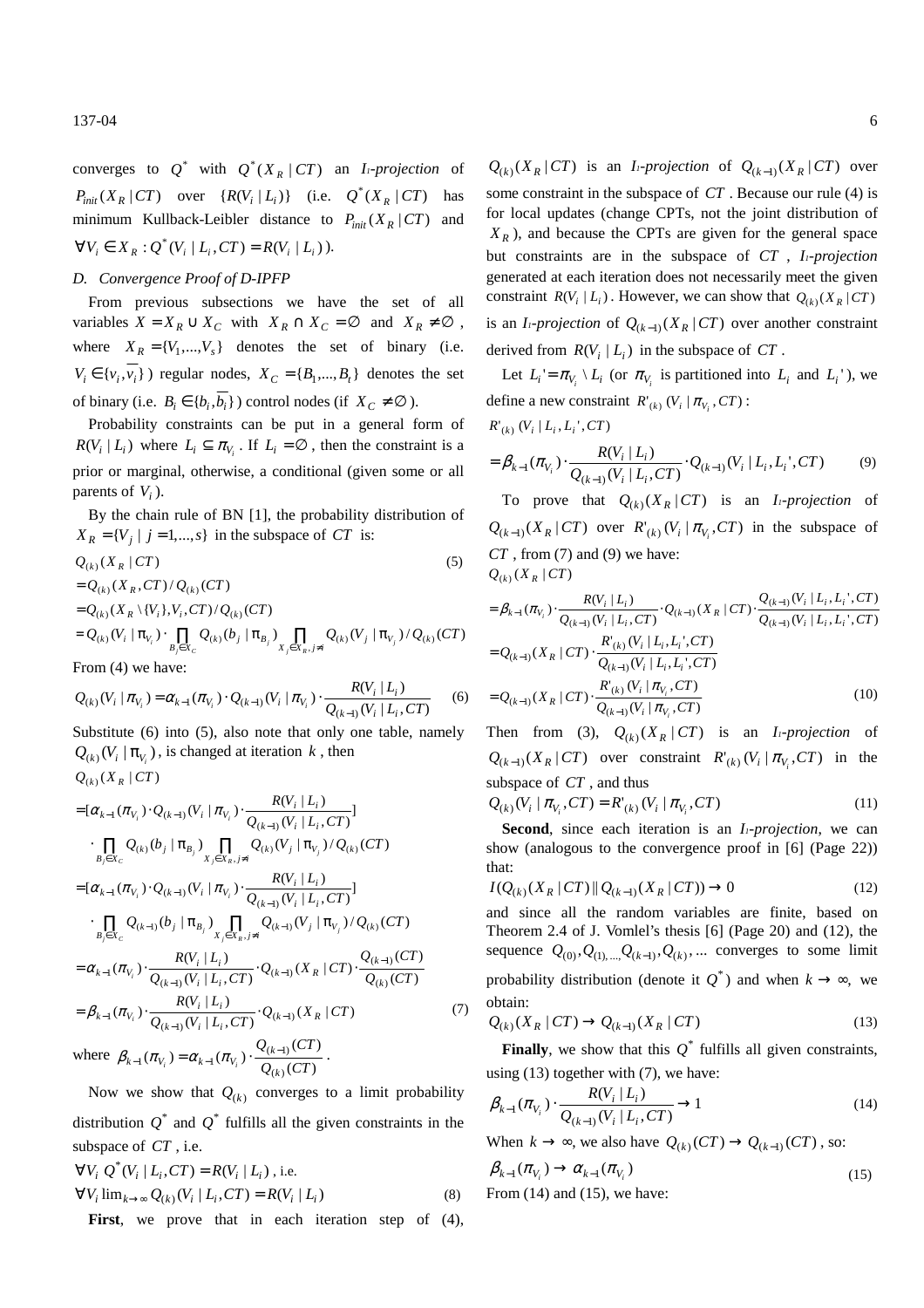$$
\alpha_{k-1}(\pi_{V_i}) \cdot \frac{R(V_i \mid L_i)}{Q_{(k-1)}(V_i \mid L_i, CT)} \to 1
$$
, i.e.

 $Q_{(k-1)}(V_i | L_i, CT) \to \alpha_{k-1}(\pi_{V_i}) \cdot R(V_i | L_i)$ 

Since both  $Q_{(k-1)}$  and  $R(V_i | L_i)$  are probability distributions,

then the normalization factor  $\alpha_{k-1} (\pi_{V_i}) \rightarrow 1$ , then we have:  $\lim_{k \to \infty} Q_{(k)}(V_i | L_i, CT) = R(V_i | L_i)$ 

#### *E. An Example*

We demonstrate the validity of our approach by a simple example ontology. In this ontology, "Animal" is a primitive concept class; "Male", "Female", "Human" are subclasses of "Animal"; "Male" and "Female" are disjoint with each other; "Man" is the intersection of "Male" and "Human"; "Woman" is the intersection of "Female" and "Human"; "Human" is the union of "Man" and "Woman".

The following constraints or probabilities are attached to  $X_R = \{Animal, Male, Female, Human, Man, Woman\}.$ 

 $(1)$  P(Animal) = 1.0;

(2)  $P(Male|Animal) = 0.5$ ;

(3) P(Female|Animal) =  $0.48$ ;

(4)  $P(Human|Animal) = 0.1$ ;

(5)  $P(Man|Human) = 0.49$ ;

(6)  $P( Woman|Human) = 0.51$ .

We obtained the BN by first constructing the DAG (as described by Section III), then the CPT for nodes in  $X_C$  (as described in Subsection IV.A), and finally approximating the CPTs of nodes in  $X_R$  by running D-IPFP. Fig.5 below shows the BN we obtained. It can be seen that, when all control nodes are set to True, the conditional probability of "Male", "Female", and "Human", given "Animal", are 0.5, 0.48, and 0.1, respectively, the same as the given probability constraints. All other constraints, which are not shown in the figure due to space limitation, are also satisfied.



The initial CPTs (of nodes in *X<sup>R</sup>* ) used in this example and the final solution CPTs (of nodes in *X<sup>R</sup>* ) obtained by D-IPFP are listed in Table 6. Note that in all initial CPT, values on the first row were set to 0.5. They can be set to any arbitrary values greater than 0 and less than 1. Values for all other rows

were set according to the subclass relation. It can be seen that the values on the first row in all CPT have been changed from their initial values.

Table 6 – CPT of the Example Ontology

|                |             |       | Animal  |         |                |      |              |             | Animal |
|----------------|-------------|-------|---------|---------|----------------|------|--------------|-------------|--------|
|                |             |       | False   | True    |                |      |              | False       | True   |
|                |             |       | 0.07248 | 0.92752 |                |      |              | 0.5         | 0.5    |
|                |             | Male  |         |         |                |      |              | Male        |        |
|                | False       |       | True    | Animal  |                |      | False        | <b>True</b> | Animal |
|                | 0.04323     |       | 0.95677 | True    |                |      | 0.5          | 0.5         | True   |
|                | 1           |       | 0       | False   |                |      | $\mathbf{1}$ | 0           | False  |
|                | Female      |       |         |         |                |      |              | Female      |        |
|                | False       |       | True    | Animal  |                |      | False        | True        | Animal |
|                | 0.04531     |       | 0.95469 | True    |                |      | 0.5          | 0.5         | True   |
|                | 1.          |       | 0       | False   |                |      | $\mathbf{1}$ | 0           | False  |
|                | Human       |       |         |         |                |      |              | Human       |        |
|                | False       |       | True    | Animal  |                |      | False        | True        | Animal |
|                | 0.81227     |       | 0.18773 | True    |                |      | 0.5          | 0.5         | True   |
|                | $1^{\circ}$ |       | 0       | False   |                |      | $\mathbf{1}$ | 0           | False  |
|                | Man         |       |         |         |                | Man  |              |             |        |
| False          | True        |       | Human   | Male    | False          |      | True         | Human       | Male   |
| 0.52951        | 0.47049     |       | True    | True    | 0.5            |      | 0.5          | True        | True   |
| $\mathbf{1}$   | 0           |       | False   | True    | 1              |      | Ũ            | False       | True   |
| $\mathbf{1}$   | Ũ           |       | True    | False   | $\overline{1}$ |      | Ū            | True        | False  |
| 1              | n           |       | False   | False   | 1              |      | n            | False       | False  |
|                | Woman       |       |         |         | Woman          |      |              |             |        |
| False          | True        | Human | Female  | False   |                | True | Human        | Female      |        |
| 0.48567        | 0.51433     |       | True    | True    | 0.5            |      | 0.5          | True        | True   |
| 1              | ٥           |       | False   | True    | $\mathbf{1}$   |      | n            | False       | True   |
| $\overline{1}$ | 0           |       | True    | False   | $\mathbf{1}$   |      | 0            | True        | False  |
| $\overline{1}$ | O           |       | False   | False   | $\mathbf{1}$   |      | 0            | False       | False  |

#### *F. Discussion over D-IPFP*

 $\Box$ 

Some other general optimization methods such as simulated annealing (SA) and genetic algorithm (GA) can also be used to construct CPTs of the regular nodes in the translated BN. However, they are much more expensive and the quality of results is often not guaranteed. In our experiments, D-IPFP converges quickly (in seconds, most of the time in less than 30 iterative steps), despite its exponential time complexity in theoretical analysis. The space complexity of D-IPFP is trivial since each time we only manipulate the CPT of one node, not the entire joint probability table.

However some theoretical issues regarding D-IPFP remain to be addressed, including the existence and uniqueness of the solution and the impact of the input constraint set on the quality of the solution:

(1) Existence: Under what condition will the input constraint set specify a multivariate joint distribution?

(2) Uniqueness: Assume such joint distribution exists, will it be unique?

(3) Quality of input set: How to deal with weakly consistent, inconsistent or incomplete input set?

Future work also includes extending D-IPFP to handle an input set with constraints of more general form, such as:  ${P(A|B)}$ , where  $A, B \subseteq X_R = {V_1, ..., V_s}$ ,  $A \cap B = \emptyset$ . This might be possible since according to the chain rule,  $P(V_{i_1},..., V_{i_l} | B)$  can be transformed into a set of constraints with the form of  $P(V_i | C)$ ,  $C \subseteq \{V_1, ..., V_s\} \setminus \{V_i\}$ , i.e.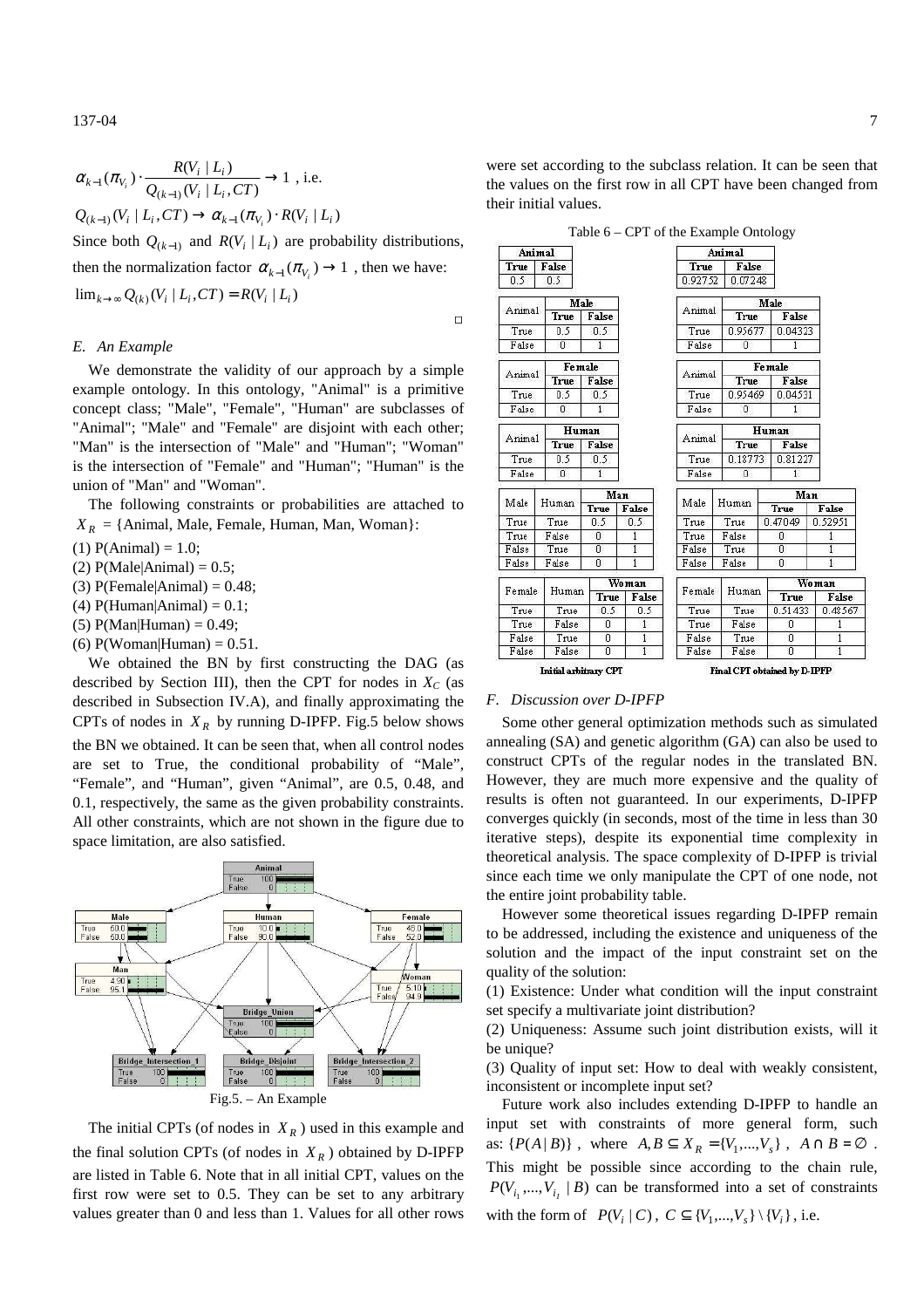$$
P(V_{i_1} | B, V_{i_2},..., V_{i_l})
$$
  
\n
$$
P(V_{i_2} | B, V_{i_3},..., V_{i_l})
$$
  
\n...  
\n
$$
P(V_{i_{l-1}} | B, V_{i_l})
$$
  
\n
$$
P(V_{i_l} | B)
$$

In our experiments, we also notice that the order to apply the constraints will not affect the solution, and the values of the initial distribution  $Q_{(0)}(X) = P_{init}(X)$  (but avoid 0 and 1) will not affect the solution either.

# V. REASONING

The probabilistic-extended ontology can supports common ontology-related reasoning tasks in the subspace of *CT* . Here we outline how three such tasks can be done in principle. Detailed algorithms are under development.

#### *A. Concept Satisfiability*

Given a concept represented by a description *e* , decide whether  $P(e | CT) = 0$  (False).  $P(e | CT)$  can be computed by applying the chain rule of BN.

#### *B. Concept Overlapping*

The degree of the overlap or inclusion between a concept *C* and a description *e* can be measured by  $P(c | e, CT)$ , which can be computed by applying general BN belief update algorithms ( *c* means the "True" state of *C* ).

#### *C. Concept Subsumption*

Find the most similar concept *C* that a given description *e* belongs to. This task cannot be done by simply computing the posterior probability  $P(C | e, CT)$ , because any class node would have higher probability (prior or posterior) than its children, and the root node always has the probability of 1. Instead, we define a similarity measure  $MSC(e, C)$  between *e* and *C* based on *Jaccard Coefficient* [16]:

$$
MSC(e, C) = P(e \cap C | CT) / P(e \cup C | CT)
$$

$$
= P(e, c \mid CT) / (P(e \mid CT) + P(c \mid CT) - P(e, c \mid CT)) \tag{16}
$$

This measure is an intuitive and easy-to-compute measure, and when *e* is a subclass of *C* (i.e.,  $P(c | e, CT) = 1$ ), it reduces to the Most-Specific-Subsumer of DL. Otherwise, *C* is a class that has the largest overlap with *e*. We are also looking at other similarity measures, such as those based on entropy or mutual information.

In our example ontology (see Fig.5), to find the concept that is most similar to the given description  $e = \neg Man \cap Animal$ , we compute the similarity measure of *e* and each of the nodes in  $X_R = \{Animal, Male, Female, Human, Man, Woman\}$ using (16):

 $MSC(e, Animal) = 0.4755$ ,  $MSC(e, Male) = 0.4506$ .  $MSC(e, Female) = 0.5047$ .  $MSC(e, Human) = 0.0510$ ,  $MSC(e, Man) = 0$ ,  $MSC(e, Woman) = 0.0536$ .

This leads us to conclude that class "Female" is the most similar concept to *e* , since it has the highest similarity measure among all nodes in this particular example.

#### VI. CONCLUSION, RELATED WORK AND DISCUSSION

In this paper we present our ongoing research on probabilistic extension to OWL. We have defined new OWL classes ("PriorProb", "CondProb", and "Variable"), which can be used to markup probabilities for classes in OWL files. We have also defined a set of rules for translating OWL ontology taxonomy into Bayesian network DAG and provided a new algorithm D-IPFP to construct CPTs for all the regular nodes.

Our probabilistic extension to OWL is compatible with OWL semantics, and the translated BN is associated with a joint probability distribution over the application domain consistent with given probabilities. We are currently actively working on extending the translation to include properties, developing algorithms to support common ontology-related reasoning tasks, and formalizing mapping between two ontologies as probabilistic reasoning across two translated BN. Based on successful resolution of these issues and other refinement of our framework, we plan to implement a prototype which can automatically translate a given OWL ontology with uncertainty information into a BN and can also support common ontology-based reasoning tasks.

Researchers in the past have attempted to apply different formalisms such as fuzzy logic, rough set theory, and Bayesian probability as well as ad hoc heuristics into ontology definition and reasoning (see [10] for a brief survey). Works that integrate probabilities into description logic based systems (e.g., [9, 11, 12, 13, 14] are particularly relevant to our work. Works in [12, 13] provide a probabilistic extension of the DL ALC based on probabilistic logics. P-CLASSIC [14] gives an informal probabilistic extension to CLASSIC also based on Bayesian networks, in which each probabilistic component is associated with a set of p-classes, each of which is represented using a BN. P-*SHOQ*(D) [11] is the probabilistic extension of DL *SHOQ*(D) [15] based on the notion of probabilistic lexicographic entailment from probabilistic default reasoning. Among these works, only P-*SHOQ*(D) is able to represent assertional (i.e., Abox) probabilistic knowledge about concept and role instances. The primary difference between [9] and our work is that their links are pointed from subconcepts to superconcepts, which makes the construction of CPTs difficult. Our method are not aimed at providing additional means to represent uncertainty or probabilistic aspect of the domain but rather at developing formal rules to directly translate an OWL ontology into a Bayesian network.

#### ACKNOWLEDGMENT

This work was supported in part by DARPA contract